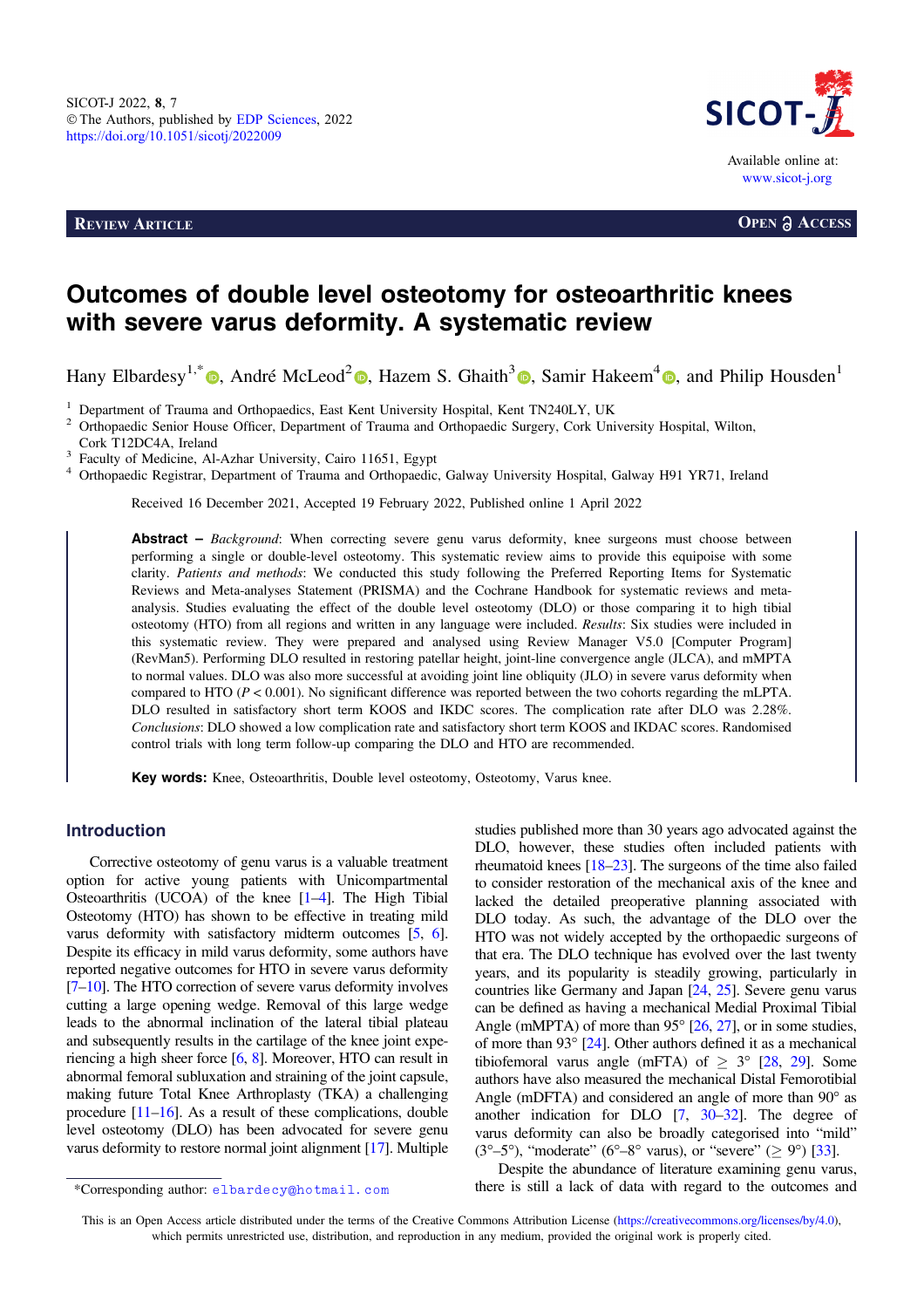efficacy of the DLO as a treatment for genu varus. This study aims to systematically review the outcomes and efficacy of DLO compared to HTO when used in treating knee osteoarthritis with genu varus deformity. The radiological outcomes of patellar height, mechanical medial proximal tibial angle (mMPTA), mechanical lateral proximal tibial angle (mLPTA), and joint-line convergence angle (JLCA) will be evaluated side by side with patient-reported outcomes measures (PROM) such as Knee Injury and Osteoarthritis Outcome Score (KOOS), International Knee Documentation Committee (IKDC). Reported complications of the DLO will also be evaluated.

## Materials and methods

We performed this study following both the Preferred Reporting Items for Systematic Reviews and Meta-analyses Statement (PRISMA) and the Cochrane Handbook for systematic reviews and meta-analysis [[34\]](#page-5-0). We conducted an initial search using MEDLINE-OVID, Web of Science, PubMed, EMBASE-OVID, Google Scholar, and Cochrane Library. We used the following keywords and their combinations: Double osteotomy, High tibial osteotomy, and Genu varus. Articles published from 2000 to July 2021 were included in our literature search and were limited to studies in human subjects published in any language. We also cross-referenced the citations of recovered articles to ensure that all relevant studies were captured.

## Study selection criteria

All forms of comparative studies which involved patients undergoing DLO or HTN for severe genu varus deformity were included (retrospective/prospective cohorts, RCTs). We excluded all studies published before 2000 as all these studies did not exclude the rheumatoid knees. Moreover, the detailed preoperative planning and restoration of the mechanical axis of the knee were not accurately considered in that days [[18](#page-5-0)–[23\]](#page-5-0). We excluded cadaveric studies, conference abstracts, letters to the editor, and reviews.

#### Data extraction and analysis

Eligible titles and abstracts identified by the initial search were screened independently by four authors to assess their eligibility for inclusion in the systematic review. Each manuscript was then fully screened by the authors, and a final eligibility assessment for all included studies was performed. Data extraction was completed, and any discrepancies found were resolved by discussion between all reviewers. Collected information included the lead author, year published, publishing journal, country of study, level of evidence, study design, number of centres, study length, number of participants, age, gender, and Body Mass Index (BMI).

#### Outcome measures

The radiological outcomes of interest were patellar height, mMPTA, mLPTA, and JLCA. The clinical PROMs were KOOS, IKDC, and complications of the DLO.

## **Results**

## Study characteristics

Our literature review returned 125 articles when excluding duplicates. Screening of the titles and abstracts revealed 46 articles that were eligible for full-text screening. Thirtyseven articles were then removed for not meeting selection criteria, subsequently leaving six articles that were eligible for quantitative review. A flow chart demonstrating the study selection process is provided ([Figure 1\)](#page-2-0). A summary of the characteristics of included papers is provided [\(Table 1](#page-2-0)).

#### Patient baseline characteristics

Our review included a total of 175 knees. The average age of the cohort was 55.9 years  $(\pm 5.85$  years). Sixty-eight patients (38.85%) were female, and 107 were male (61.15%), and the cohort had an average BMI of 28.12 kg/m<sup>2</sup> ( $\pm$  2.94). A table summarising the patient demographics is included ([Table 2\)](#page-3-0).

## Systematic review

#### Radiological results

#### Patellar height

Two studies reported on the patellar height. Akaoka et al. [[35](#page-5-0)] did not report any significant difference between the two cohorts with regard to patellofemoral biomechanics. However, Fürmetz et al. [\[36](#page-5-0)] reported a significant reduction in the patellar height for the HTO group compared with the DLO cohort.

#### Mechanical medial proximal tibial angle (mMPTA)

Four studies reported on mMPTA. Feucht et al. [[33](#page-5-0)] analysed radiographs of 303 knees in order to determine the ideal osteotomy level to avoid JLO. About 63% of knees required a DLO to correct mMPTA, while in 12% HTO was appropriate for correction. However, when allowing for 2 degrees of overcorrection, the percentage of HTOs significantly increased to 57% of knees while 33% required DLO. Other studies reported DLO showed improved restoration of mMPTA to normal values while avoiding JLO when compared with HTO in severe varus deformity ( $P < 0.001$ ) [\[7,](#page-5-0) [24](#page-5-0), [36\]](#page-5-0).

### Mechanical lateral proximal tibial angle (mLPTA)

Three studies compared postoperative mLPTA between the DLO and HTO cohorts. No significant difference was reported between the two cohorts [\[33,](#page-5-0) [35](#page-5-0), [36](#page-5-0)]. Other non-comparative studies reported satisfactory postoperative mLPTA alignment after DLO [[25](#page-5-0), [37](#page-5-0)–[39](#page-5-0)].

#### Joint-line convergence angle (JLCA)

Four studies reported on the JLCA. All four found that DLO corrected JLCA more successfully than HTO in severe varus deformity ( $P < 0.05$ ) [\[16,](#page-5-0) [33](#page-5-0), [37,](#page-5-0) [39\]](#page-5-0).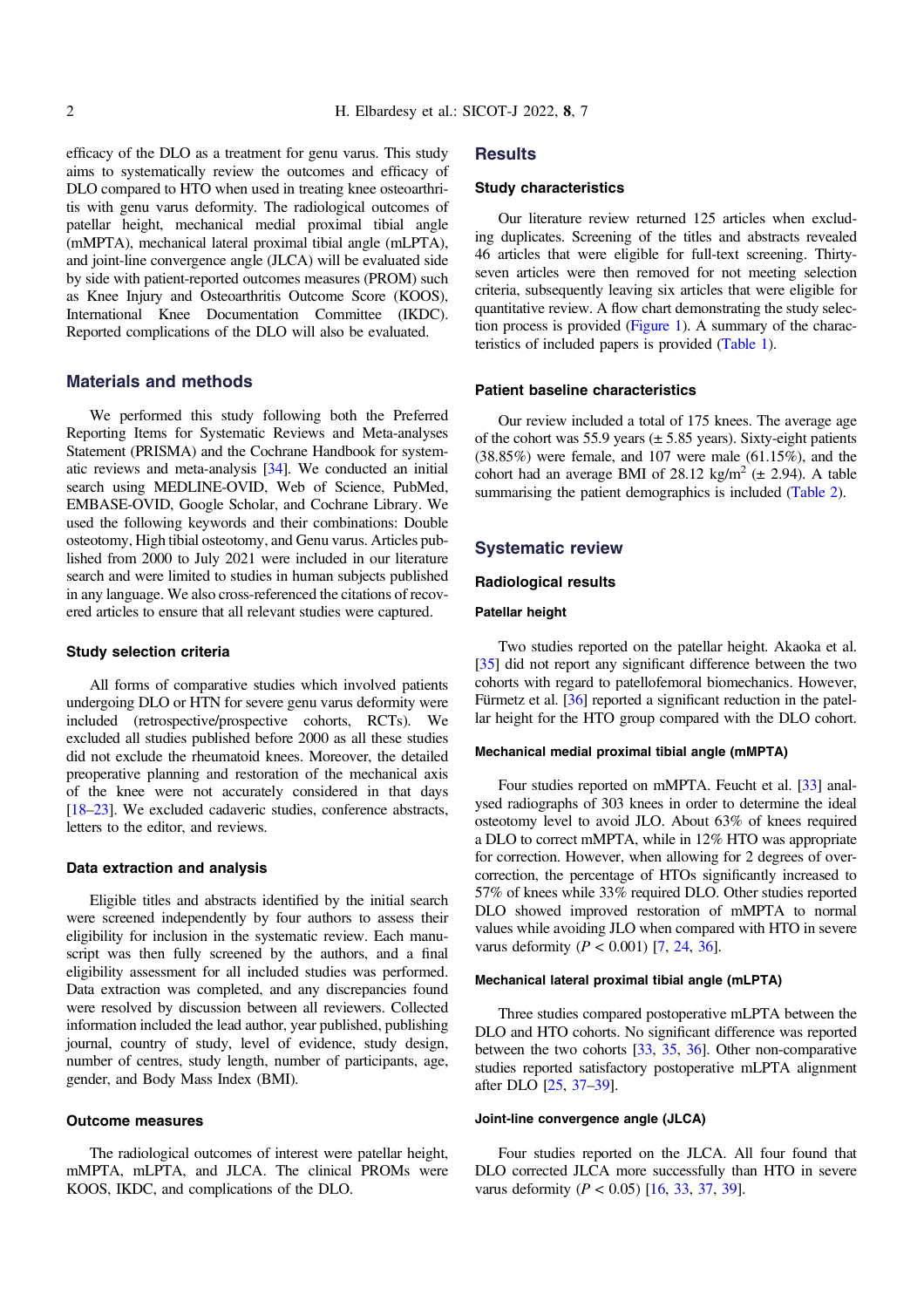<span id="page-2-0"></span>



|  | Table 1. Study's characteristics. |
|--|-----------------------------------|
|  |                                   |

| Study                        | Journal                                              | Type of study             | Level of<br>evidence | <b>Numbers</b><br>of DLO | <b>Numbers</b><br>of MHTO |
|------------------------------|------------------------------------------------------|---------------------------|----------------------|--------------------------|---------------------------|
| Akaoka et al. [35]           | <b>ASMART</b>                                        | RCS (double arm)          | Н                    | 26                       | 26                        |
| Nakayama et al. [16]         | Knee Surgery, Sports<br>Traumatology,<br>Arthroscopy | Retrospective case series | IV                   | 20                       | <b>NA</b>                 |
| Babis et al. 2002            | <b>JBJS</b>                                          | Prospective case series   | NA.                  | 24                       | <b>NA</b>                 |
| Hai et al. $\left[37\right]$ | Progress in Rehabilitation<br>Medicine journal       | Retrospective case series | NA                   | 26                       | <b>NA</b>                 |
| Saragaglia et al. [40]       | International Orthopaedics<br>(SICOT)                | Retrospective case series | NA                   | 38                       | <b>NA</b>                 |
| Schröter et al. [24]         | <b>AOTS</b>                                          | Retrospective case series | IV                   | 33                       | NA                        |

ASMART: Asia-Pacific Journal of Sports Medicine, Arthroscopy, Rehabilitation and Technology, AOTS: archives of orthopaedic and trauma surgery, JBJS: The Journal of Bone and Joint Surgery.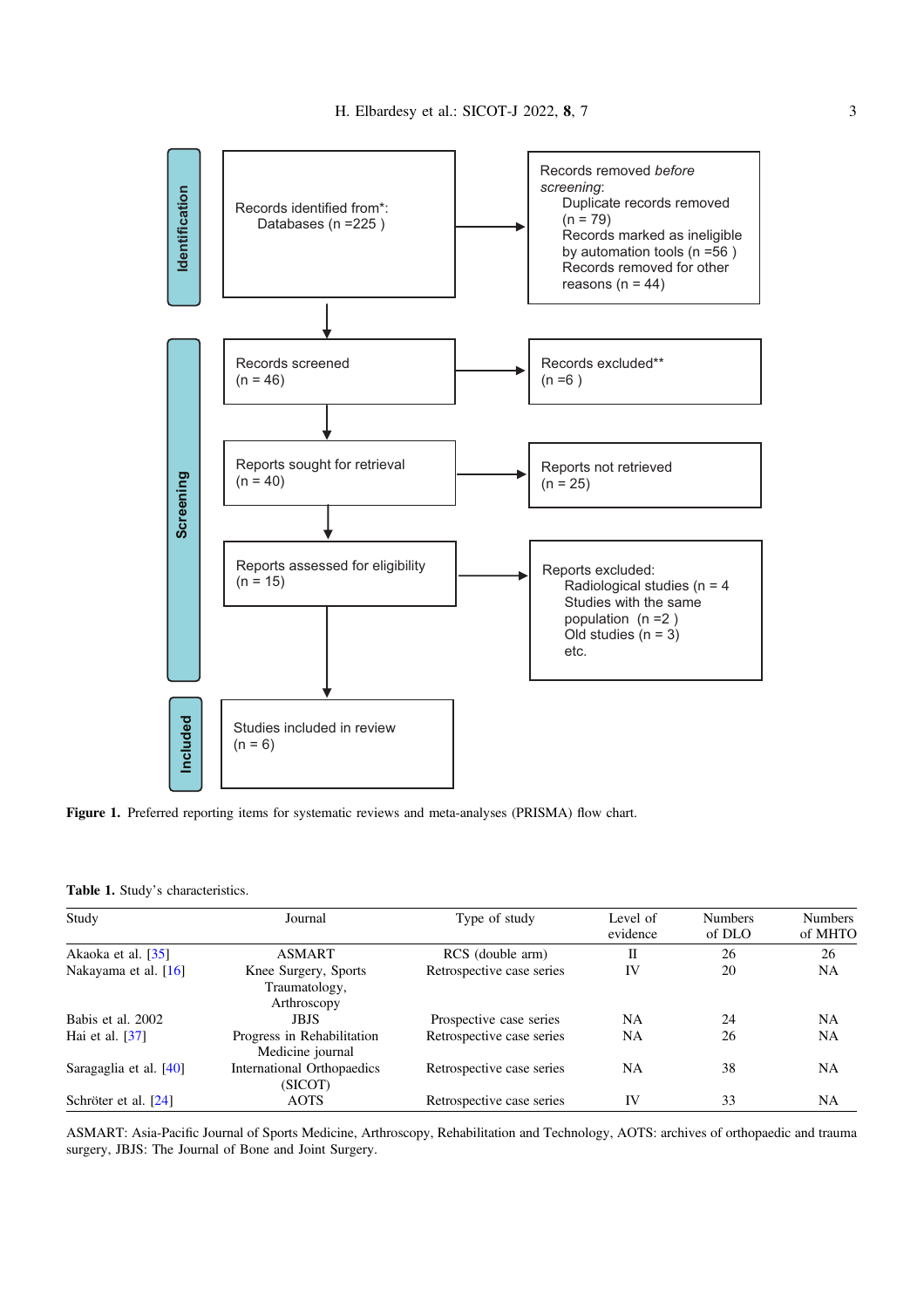| Study            | Gender                   | Age DLO   | Age MHTO  | <b>PROM</b>                               | Height        | Follow-up<br>months | BMI           |
|------------------|--------------------------|-----------|-----------|-------------------------------------------|---------------|---------------------|---------------|
| Akaoka           | 3 M, 23 F,               | 62.3(6.8) | 62.3(5.6) | HKA angle, mLDFA, mMPTA, Modified         | $1.57(7.6)$ , | $35.5(8.0)$ ,       | $24.6(2.5)$ . |
| et al. $[35]$    | (3 M/23 F)               |           |           | Insall-Salvati Index, Modified            | 1.57(7.1)     | 39.0(4.9)           | 24.5(2.7)     |
|                  |                          |           |           | Caton-Deschamps Index, Modified           |               |                     |               |
|                  |                          |           |           | Blackburne-Peel Index, Lateral patellar   |               |                     |               |
|                  |                          |           |           | tilt, Lateral patellar shift              |               |                     |               |
| Nakayama         | 5m, 15 F,                | 62.5(6.8) | NA.       | mTFA, mLDFA, mMPTA, and JLCA,             | NA            | 20.7(6.8)           | <b>NA</b>     |
| et al. $[16]$    | (5 M/15 F)               |           |           | KOOS and IKDC                             |               |                     |               |
| Babis et al. [7] | 22 M, 2 F,               | 50        | <b>NA</b> | Mechanical tibiofemoral angle (mTFA),     | 1.74          | 82.7                | 30.1          |
|                  | (22 M/2 F)               |           |           | Mechanical deformity, Medial plateau      |               |                     |               |
|                  |                          |           |           | force distribution, Range of joint-line   |               |                     |               |
|                  |                          |           |           | obliquity, Collateral ligament tension    |               |                     |               |
| Hai              | 15 M, 11 F, $60.2$ (4.7) |           | <b>NA</b> | JKOM, JOA, Range of knee extension,       | 159.7(7.0)    | 6                   | 26.7(2.9)     |
| et al. 2020      | (15 M/11 F)              |           |           | Range of knee flexion, Total arc of range |               |                     |               |
|                  |                          |           |           | of motion of knee, Hip-knee angle, and    |               |                     |               |
|                  |                          |           |           | $\alpha$ angle                            |               |                     |               |
| Saragaglia       | 29 M, 9 F,               | 50.9(7.1) | <b>NA</b> | Lyshölm-Tegner score, KOOS score,         | 1.71          | 46 (27)             | 29.3(4.3)     |
| et al. $[40]$    | (29 M/9 F)               |           |           | HKA angle, MPTMA, MDFMA.                  |               |                     |               |
| Schröter         | 23 M, 5 F                | 50 (9.7)  | NA.       | mTFA, mLDFA, MPTA, and Lequesne-,         | NA            | 18                  | 29.9(5.0)     |
| et al. $[24]$    | (23 M/5 F)               |           |           | Lysholm-, Oxford-, and IKDC-score         |               |                     |               |

<span id="page-3-0"></span>Table 2. Patient demographics.

SD: standard deviation, NA: Not applicable, BMI: Body Mass Index.

#### Clinical outcome

## Knee Injury and Osteoarthritis Outcome Score (KOOS)

Two studies reported on KOOS. They both reported a significant improvement in KOOS at six, twelve, and 46 months after DLO ( $P < 0.05$ ) [[16](#page-5-0), [40\]](#page-5-0).

#### International Knee Documentation Committee (IKDC) score

Three studies reported on the IKDC score. DLO resulted in a significant improvement in IKDC at six and twelve months compared to mean preoperative IKDC score  $(P < 0.05)$  [\[7,](#page-5-0) [16](#page-5-0), [24\]](#page-5-0).

#### **Complications**

Four out of 175 patients (2.28%) suffered complications after DLO. One patient sustained an injury to the popliteal artery during the distal femoral osteotomy [\[16\]](#page-5-0). Another patient developed a wound infection three months postoperatively and was successfully treated with oral antibiotics [\[37\]](#page-5-0). One patient suffered a fracture of the medial hinge after distal femur osteotomy and subsequently required revision surgery [[24\]](#page-5-0). The fourth patient developed postoperative valgus deformity due to collapse of the supracondylar part of the DLO. This was due to inadequate fixation [\[7\]](#page-5-0) [Table 3](#page-4-0).

## **Discussion**

The most important findings in this study are the relatively low complication rate of the DLO and the satisfactory postoperative KOOS and IKAC scores. A 3D finite element analysis study reported high shear stress at the medial tibial plateau following correction of more than  $5^\circ$  using HTO [\[16\]](#page-5-0). Thus, some authors advocated using a DLO to correct any varus deformity with mMPTA more than  $95^{\circ}$  [[16](#page-5-0), [41,](#page-5-0) [42\]](#page-6-0). Furthermore, Schuster et al. [\[29\]](#page-5-0) reported unfavourable outcomes at ten years follow-up in 73 patients with mMPTA  $> 95^{\circ}$  who underwent HTO. Overcorrection of varus deformity with HTO failed to change the outcome at two years follow-ups [[43](#page-6-0)]. Of note, an mMPTA of 95 $\degree$  with a JLO of 5 $\degree$  is not an indication for correction as it is compensated by changes in both the ankle and hip joints [\[44](#page-6-0)–[46\]](#page-6-0). Some authors advocate against the DLO as it requires delayed weight-bearing after the surgery, however, a recent study proved that the rehabilitation after DLO can start on day 3 post-surgery with the achievement of full weight-bearing after 4 weeks [\[37\]](#page-5-0). The favourable outcomes of DLO, when compared to HTO, stem from multiple factors. In advanced genu varus, the lateral compartment of the knee is usually pristine due to the preoperative unloading. Additionally, DLO results in less tension on the knee's ligaments due to equal distribution of loads over the whole knee after deformity correction. Furthermore, the DLO corrects the varus deformity of the knee without residual JLO, subsequently decreasing the shear stress at the lateral femoral condyle and changing the load over the medial compartment by 5% [[16](#page-5-0), [47](#page-6-0)]. Of note, the recent less invasive techniques in DLO have reduced morbidities and the theoretical disadvantage of postoperative decrease in the arc of movement [\[19\]](#page-5-0). Feucht et al. [\[33\]](#page-5-0) reported that with overcorrection of the varus deformity, 65% of patients could be corrected with a single osteotomy, either HTO (57%) or DFO (8%). Only 33% of patients with severe varus deformity require DLO.

Babis et al. [\[7](#page-5-0)] reported the indication and outcomes of the DLO for advanced varus deformity. They also performed a postoperative computerised assessment using an Osteotomy Analysis and Simulation Software (OASIS). They reported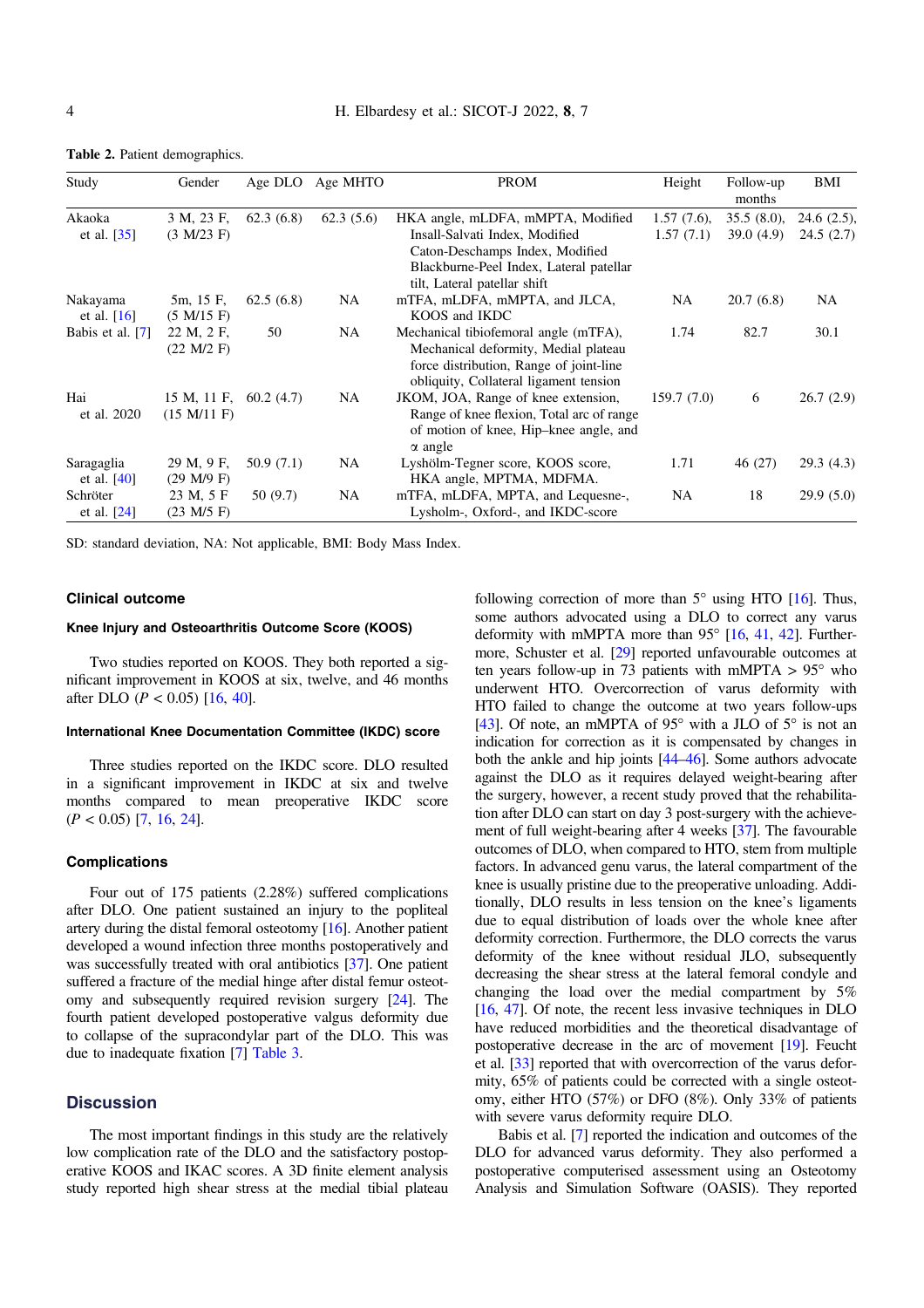<span id="page-4-0"></span>Table 3. Complications.

| Study                  | Complications                                                                                                                                                                                                                           | Numbers of DLO | Percentage |
|------------------------|-----------------------------------------------------------------------------------------------------------------------------------------------------------------------------------------------------------------------------------------|----------------|------------|
| Akaoka et al. [35]     | None                                                                                                                                                                                                                                    | 26             | $0\%$      |
| Nakayama et al. $[16]$ | A major intraoperative arterial injury was encountered in a 44-year-old<br>female patient. In this case, the popliteal artery was injured during<br>the distal femoral osteotomy.                                                       | 20             | $5\%$      |
| Babis et al. [7]       | In one knee, the supracondylar part of the double osteotomy collapsed<br>into excessive valgus one week postoperatively because of<br>insufficient fixation/ The two undercorrected knees had a 74% and<br>87% residual medial overload | 24             | $4.17\%$   |
| Hai et al. $[37]$      | One case of wound infection at the tibial site was diagnosed 3 months<br>postoperatively and was successfully treated with oral antibiotics.                                                                                            | 26             | 3.85%      |
| Saragaglia et al. [40] | N <sub>0</sub>                                                                                                                                                                                                                          | 42             | $0\%$      |
| Schröter et al. [24]   | One patient had a complication with a fracture of the medial hinge<br>after distal femur osteotomy; this resulted in an overcorrection, and<br>the problem was solved with revision surgery.                                            | 37             | $2.7\%$    |
| Total                  | 4                                                                                                                                                                                                                                       | 175            | 2.28%      |

satisfactory survival at 8.33 years follow-up with a failure rate of 5%. A similar technique used preoperative computerised templating and intraoperative navigation system to determine the desired amount of correction and was reported by other surgeons as having an excellent outcome  $[7, 38]$  $[7, 38]$  $[7, 38]$ . Thus, the surgical technique is a keystone for satisfactory outcomes. The use of a rigid fixation decreased the recurrence rate and achieved satisfactory outcomes at mid to long term follow-up [[16](#page-5-0)]. Based on the findings of this review, severe varus deformity is successfully and satisfactorily corrected by DLO.

#### Study limitations

Limitations of this study include the relatively low volume of data collected and the number of studies included.

## Conclusion

DLO showed a low complication rate and satisfactory short term KOOS and IKDAC scores. Randomised control trials with long term follow-up comparing the DLO and HTO are recommended to further compare the two options.

## Conflict of interest

The authors declare that they have no relevant financial or non-financial interests to report.

## Funding

This research did not receive any specific funding.

# Ethical approval

Ethical approval was not required.

# Informed consent

This article does not contain any studies involving human subjects.

# Authors' Contributions

All authors had made impactful contributions to the manuscript submitted. The first author was involved in selecting the included studies during the process of screening, study design, statistical analysis and drafting of the review. The second author was involved with data extraction, data analysis and interpretation, the third and the fourth authors played an essential role in this study, providing necessary guidance and mentorship.

Acknowledgements. We thank Julianne O'Callaghan, Library Assistant of the South Infirmary Victoria University Hospital Libraries, for her help with conducting electronic searches.

## **References**

- 1. Hoorntje A, Kuijer PPFM, Koenraadt KLM, et al. (2020) Return to sport and work after randomization for knee distraction versus high tibial osteotomy: Is there a difference? Epub ahead of print. Erratum for: J Knee Surg. PMID: 33853157. [https://doi.org/10.1055/s-0040-1721027.](https://doi.org/10.1055/s-0040-1721027)
- 2. Liu JN, Agarwalla A, Garcia GH, et al. (2019) Return to sport and work after high tibial osteotomy with concomitant medial meniscal allograft transplant. Arthrosc – J Arthrosc Relat Surg 35, 3090–3096.
- 3. Puzzitiello RN, Liu JN, Garcia GH, et al. (2020) Return to work after distal femoral varus osteotomy. Orthop J Sport Med 8, 2325967120965966.
- 4. Nakayama H, Kanto R, Onishi S, et al. (2021) Cartilage repair examined by second-look arthroscopy following double-level osteotomy performed for osteoarthritic knees with severe varus deformity. Knee 29, 411–417.
- 5. Lobenhoffer P, Kley K, Freiling D, van Heerwaarden R (2017) Medial closed wedge osteotomy of the distal femur in biplanar technique and a specific plate fixator. Oper Orthop Traumatol 29, 306–319.
- 6. Niemeyer P, Koestler W, Kaehny C, et al. (2008) Two-year results of open-wedge high tibial osteotomy with fixation by medial plate fixator for medial compartment arthritis with varus malalignment of the knee. Arthroscopy, 24(7), 796–804.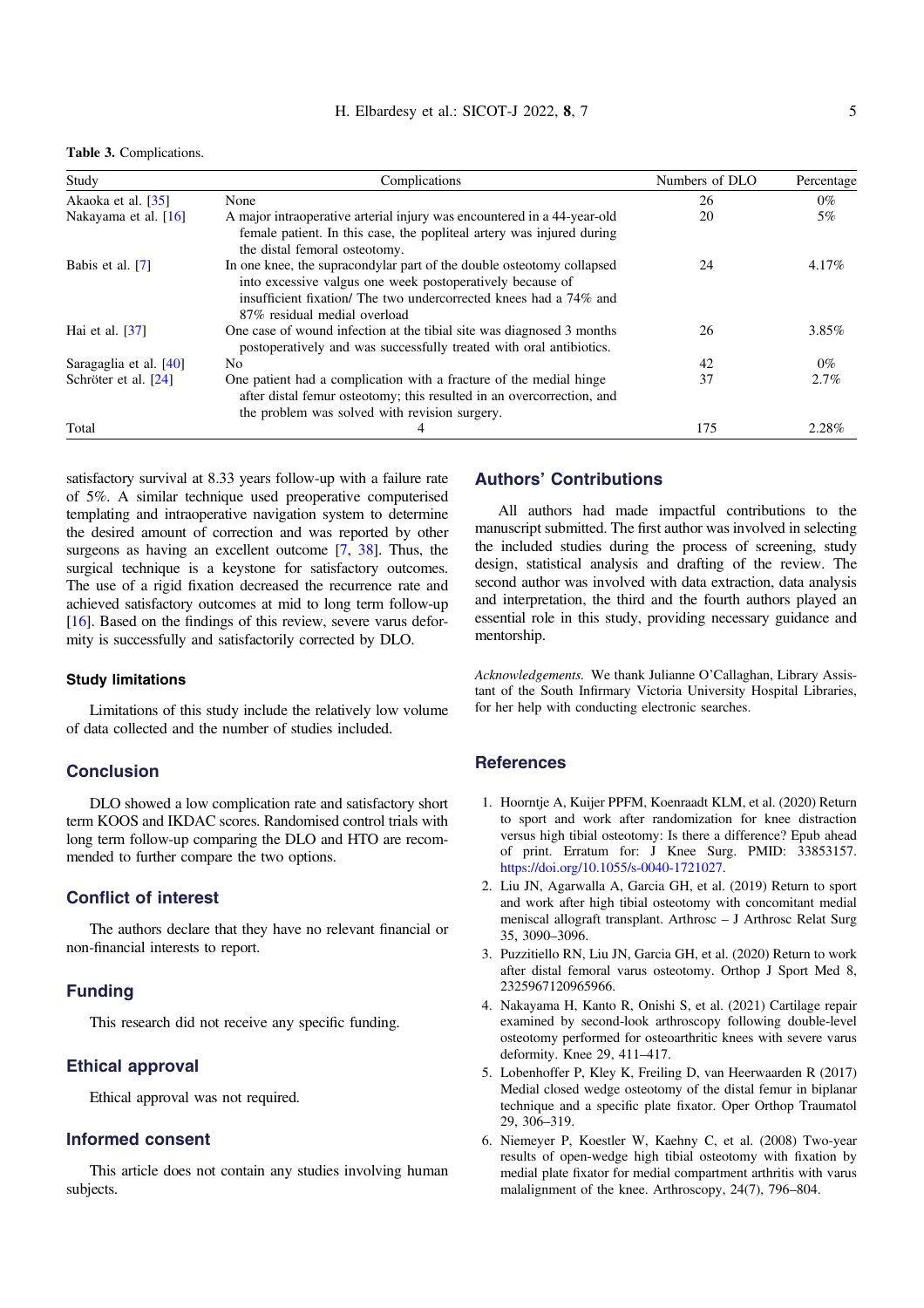- <span id="page-5-0"></span>7. Babis GC, An KN, Chao EYS, et al. (2002) Double level osteotomy of the knee: A method to retain joint-line obliquity clinical results. J Bone Jt Surg – Ser A 84, 1380–1388.
- 8. Jud L, Vlachopoulos L, Beeler S, et al. (2020) Accuracy of three dimensional-planned patient-specific instrumentation in femoral and tibial rotational osteotomy for patellofemoral instability. Int Orthop 44, 1711–1717.
- 9. Saragaglia D, Nemer C, Collew PE (2008) Computer-assisted double level osteotomy for severe genu varum. Sports Med Arthrosc 16, 91–96.
- 10. Strecker W. 2007. Planning analysis of knee-adjacent deformities: I. Frontal plane deformities. Eur J Trauma Emerg Surg 33, 662–668.
- 11. Hernigou P, Queinnec S, Picard L, et al. (2013) Safety of a novel high tibial osteotomy locked plate fixation for immediate full weight-bearing: A case-control study. Int Orthop 37, 2377–2384.
- 12. Hofmann S, Lobenhoffer P, Staubli A, Van Heerwaarden R (2009) Osteotomies of the knee joint in patients with monocompartmental arthritis. Orthopade 38, 755–770.
- 13. Ehlinger M, D'Ambrosio A, Vie P, et al. (2017) Total knee arthroplasty after opening– versus closing-wedge high tibial osteotomy. A 135-case series with minimum 5-year follow-up. Orthop Traumatol Surg Res 103, 1035–1039.
- 14. Preston S, Howard J, Naudie D, et al. (2014) Total knee arthroplasty after high tibial osteotomy, no differences between medial and lateral osteotomy approaches. Springer: New York LLC.
- 15. Ramappa M, Anand S, Jennings A (2013) Total knee replacement following high tibial osteotomy versus total knee replacement without high tibial osteotomy: a systematic review and meta analysis. Springer Verlag.
- 16. Nakayama H, Schröter S, Yamamoto C, et al. (2018) Large correction in opening wedge high tibial osteotomy with resultant joint-line obliquity induces excessive shear stress on the articular cartilage. Springer Verlag.
- 17. Hernigou P, Giber D, Dubory A, Auregan JC (2020) Safety of simultaneous versus staged bilateral opening-wedge high tibial osteotomy with locked plate and immediate weight bearing. Int Orthop 44, 109–117.
- 18. Angel JC, Liyanage SP, Griffiths WEG (1974) Double osteotomy for the relief of pain in arthritis of the knee. Rheumatology 13, 109–119.
- 19. Benjamin A (1969) Double osteotomy for the painful knee in rheumatoid arthritis and osteoarthritis. J Bone Joint Surg Br 51, 694–699.
- 20. Benjamin A (1974) Double osteotomy of the knee. Scand J Rheumatol 3, 65.
- 21. Schüller HM, van Dijk CN, Fidler MW (1987) Poor results of double osteotomy for the rheumatoid knee. Acta Orthop 58, 253–255.
- 22. Iveson JMI, Longton EB, Wright V (1977) Comparative study of tibial (single) and tibiofemoral (double) osteotomy for osteoarthrosis and rheumatoid arthritis. Ann Rheum Dis 36, 319–326.
- 23. Zaalberg GS, Wouters HW (1972) Double osteotomy of the knee-joint according to Benjamin. Acta Orthop Belg 58, 89–90.
- 24. Schröter S, Nakayama H, Yoshiya S, et al. (2019) Development of the double level osteotomy in severe varus osteoarthritis showed good outcome by preventing oblique joint line. Arch Orthop Trauma Surg 139, 519–527.
- 25. Nakayama H, Iseki T, Kanto R, et al. (2020) Physiologic knee joint alignment and orientation can be restored by the minimally invasive double level osteotomy for osteoarthritic knees with

severe varus deformity. Knee Surgery, Sport Traumatol Arthrosc 28, 742–750.

- 26. Ji W, Luo C, Zhan Y, et al. (2019) A residual intra-articular varus after medial opening wedge high tibial osteotomy (HTO) for varus osteoarthritis of the knee. Arch Orthop Trauma Surg 139, 743–750.
- 27. Bin Abd Razak HR, Jacquet C, Wilson AJ, et al. (2021) Minimally invasive high tibial osteotomy using a patientspecific cutting guide. Arthrosc Tech 10, e431–e435.
- 28. Paley D, Herzenberg JE, Tetsworth K, McKie J, Bhave A (1994) Deformity planning for frontal and sagittal plane corrective osteotomies. Orthop Clin North Am 25, 425–465.
- 29. Schuster P, Geßlein M, Schlumberger M, et al. (2018) Ten-year results of medial open-wedge high tibial osteotomy and chondral resurfacing in severe medial osteoarthritis and varus malalignment. Am J Sports Med 46, 1362–1370.
- 30. Saragaglia D, Mercier N, Colle PE (2010) Computer-assisted osteotomies for genu varum deformity: Which osteotomy for which varus? Int Orthop 34, 185–190.
- 31. Dugdale TW, Noyes FR, Styer D (1992) Preoperative planning for high tibial osteotomy. The effect of lateral tibiofemoral separation and tibiofemoral length. Clin Orthop Relat Res 274, 248–264.
- 32. Miniaci A, Ballmer FT, Ballmer PM, Jakob RP (1989) Proximal tibial osteotomy. A new fixation device. Clin Orthop Relat Res 250–259.
- 33. Feucht MJ, Winkler PW, Mehl J, et al. (2021) Isolated high tibial osteotomy is appropriate in less than two-thirds of varus knees if excessive overcorrection of the medial proximal tibial angle should be avoided. Sport Traumatol Arthrosc 29, 3299– 3309.
- 34. Julian PT, Higgins JT, Chandler J, Cumpston M, Li T, Page MJ, Welch VA (2019) Cochrane handbook for systematic reviews of interventions, 2nd edn John Wiley & Sons: Chichester, UK.
- 35. Akaoka Y, Iseki T, Kanto R, et al. (2020) Changes in patellar height and patellofemoral alignment following double level osteotomy performed for osteoarthritic knees with severe varus deformity. Asia-Pacific J Sport Med Arthrosc Rehabil Technol 22, 20–26.
- 36. Fürmetz J, Patzler S, Wolf F, et al. (2020) Tibial and femoral osteotomies in varus deformities – radiological and clinical outcome. BMC Musculoskelet Disord 21, 201.
- 37. Hai H, Takahashi I, Shima N, et al. (2020) Preliminary evaluation of the efficacy of postoperative early weight-bearing rehabilitation protocol for patients after double-level osteotomy. Prog Rehabil Med 5, 20200017.
- 38. Saragaglia D, Rubens-Duval B, Chaussard C (2007) Computerassisted combined femoral and tibial osteotomy for severe genu varum: Early results in 16 patients. Rev Chir Orthop Reparatrice Appar Mot 93, 351–356.
- 39. Saito H, Yonekura A, Saito K, et al. (2021) A new double level osteotomy procedure to restore a joint line and joint angles in severe varus osteoarthritis. – Double level osteotomy associated with tibial condylar valgus osteotomy (DLOTO). Asia-Pacific J Sport Med Arthrosc Rehabil Technol 24, 9–13.
- 40. Saragaglia D, Blaysat M, Mercier N, Grimaldi M (2012) Results of forty two computer-assisted double level osteotomies for severe genu varum deformity. Int Orthop 36, 999–1003.
- 41. Akamatsu Y, Nejima S, Tsuji M, et al. (2021) Joint line obliquity was maintained after double-level osteotomy, but was increased after open-wedge high tibial osteotomy. Knee Surg Sport Traumatol Arthrosc 30(2), 688–697.